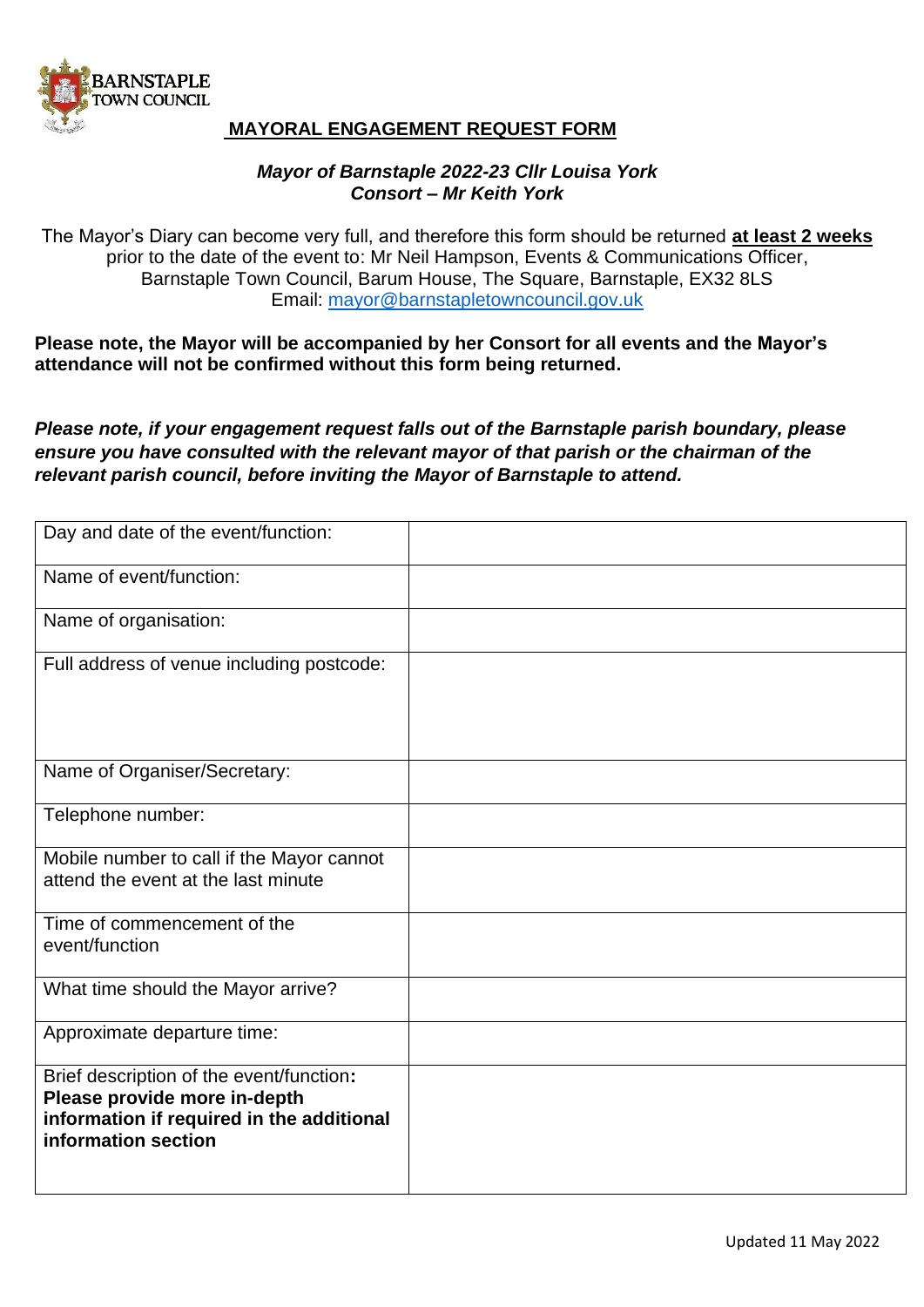| <b>Important Information</b> : The Mayor of Barnstaple wishes to fully participate in events. However, she<br>has some mobility issues, and her needs are explained, where relevant, below. The Mayor's Consort |              |            |
|-----------------------------------------------------------------------------------------------------------------------------------------------------------------------------------------------------------------|--------------|------------|
| requires gluten-free refreshments (where refreshments are provided).                                                                                                                                            |              |            |
| Is there a parking space provided for the<br>Mayoral car close to the entrance?                                                                                                                                 | YES:         | NO:        |
| Does the space have enough room to fully<br>open the car doors and to unload her<br>mobility scooter (if needed)?                                                                                               | YES:         | NO:        |
| Where will the Mayor be received?<br>(e.g., main door/entrance gate/carpark)                                                                                                                                    |              |            |
| Who will meet and escort the Mayor?<br>(name/position)                                                                                                                                                          |              |            |
| Name of person presiding at event/function                                                                                                                                                                      |              |            |
| Name(s) of any other VIPs in attendance                                                                                                                                                                         |              |            |
| Are there any steps at the venue? If so,<br>are they safe and stable and is there a<br>secure handrail?                                                                                                         | YES:         | NO:        |
| Is there a lift at the venue?                                                                                                                                                                                   | YES:         | NO:        |
| Will there be excessive walking e.g., a<br>procession or tour?                                                                                                                                                  | YES:         | NO:        |
| If so, is the walk accessible for a mobility<br>scooter?                                                                                                                                                        | YES:         | NO:        |
| If there will be standing for more than<br>approx. 5 mins, will a chair be available?                                                                                                                           | YES:         | NO:        |
| Will refreshments be provided for the<br>Mayor/Consort?                                                                                                                                                         | YES:         | NO:        |
| If yes, please indicate the type of<br>refreshments (e.g.: coffee/tea &<br>biscuits/buffet/lunch/dinner) and whether<br>there will be gluten-free options.                                                      |              |            |
| Will a chair and table be available for<br>refreshments?                                                                                                                                                        | YES:         | NO:        |
| At what time will the refreshments be<br>served?                                                                                                                                                                |              |            |
| Will refreshments be provided for the<br>Mayor's Beadle (if in attendance)                                                                                                                                      | YES:         | NO:        |
| Will there be a toilet?<br>If yes, is it accessible? (not essential)                                                                                                                                            | YES:<br>YES: | NO:<br>NO: |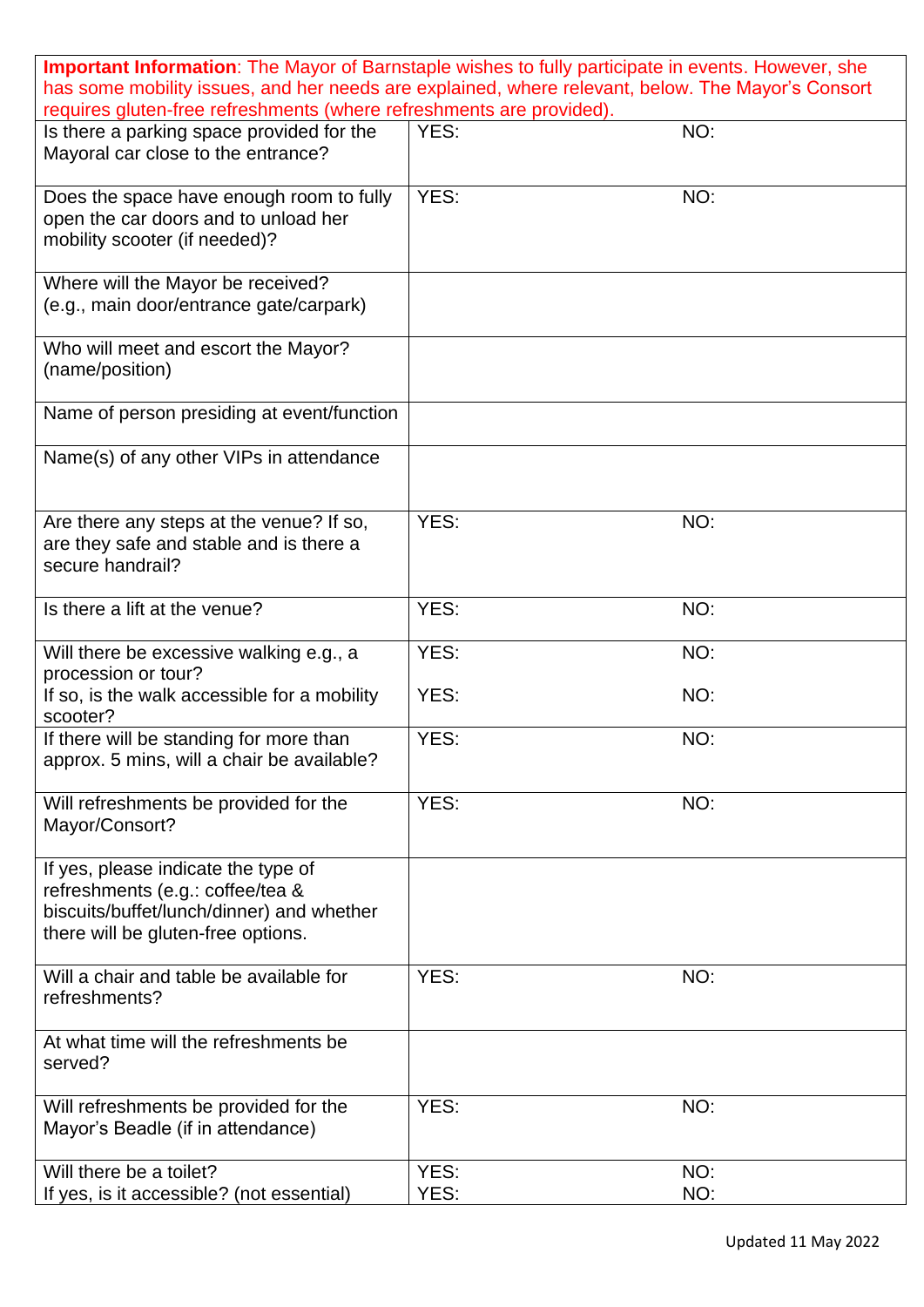| Please state the dress code:                                                                                              | <b>Gentlemen: Black Tie/White Tie/Lounge Suit/Smart</b><br>casual<br><b>Ladies: Day Dress/Hat/Cocktail Dress (short)/Evening</b><br>Dress (long)/Smart casual<br>Full Regalia and chains (with Beadle): Yes/No<br>Full chains (with Beadle): Yes/No<br>Medallion only: Yes/No |
|---------------------------------------------------------------------------------------------------------------------------|-------------------------------------------------------------------------------------------------------------------------------------------------------------------------------------------------------------------------------------------------------------------------------|
| Other: (eg: Light)<br>Casual/Waterproofs/Wellington Boots)<br>Have the Press been asked to report this<br>event/function? | YES:<br>NO:                                                                                                                                                                                                                                                                   |

## **Mayor's Participation**

**If the Mayor is asked to take part in any specific part in the proceedings, please indicate what they will be asked to do. Please supply guidance notes and information for the Mayor at the time of submitting this form. Please give terms of toast or subject of speech. In this event please send a copy of the toast list with this form.**

| Open the event/function          |                           |
|----------------------------------|---------------------------|
| Words of welcome                 |                           |
| Make a speech                    | Length of speech:         |
| Closing remarks/words of         |                           |
| thanks                           |                           |
| Propose a toast*                 | *Please supply toast list |
| Reply to a toast*                |                           |
| Chair a meeting                  |                           |
| Present prizes/awards etc.       |                           |
| Read a Lesson                    | Details of Lesson:        |
| Other – please give full details |                           |